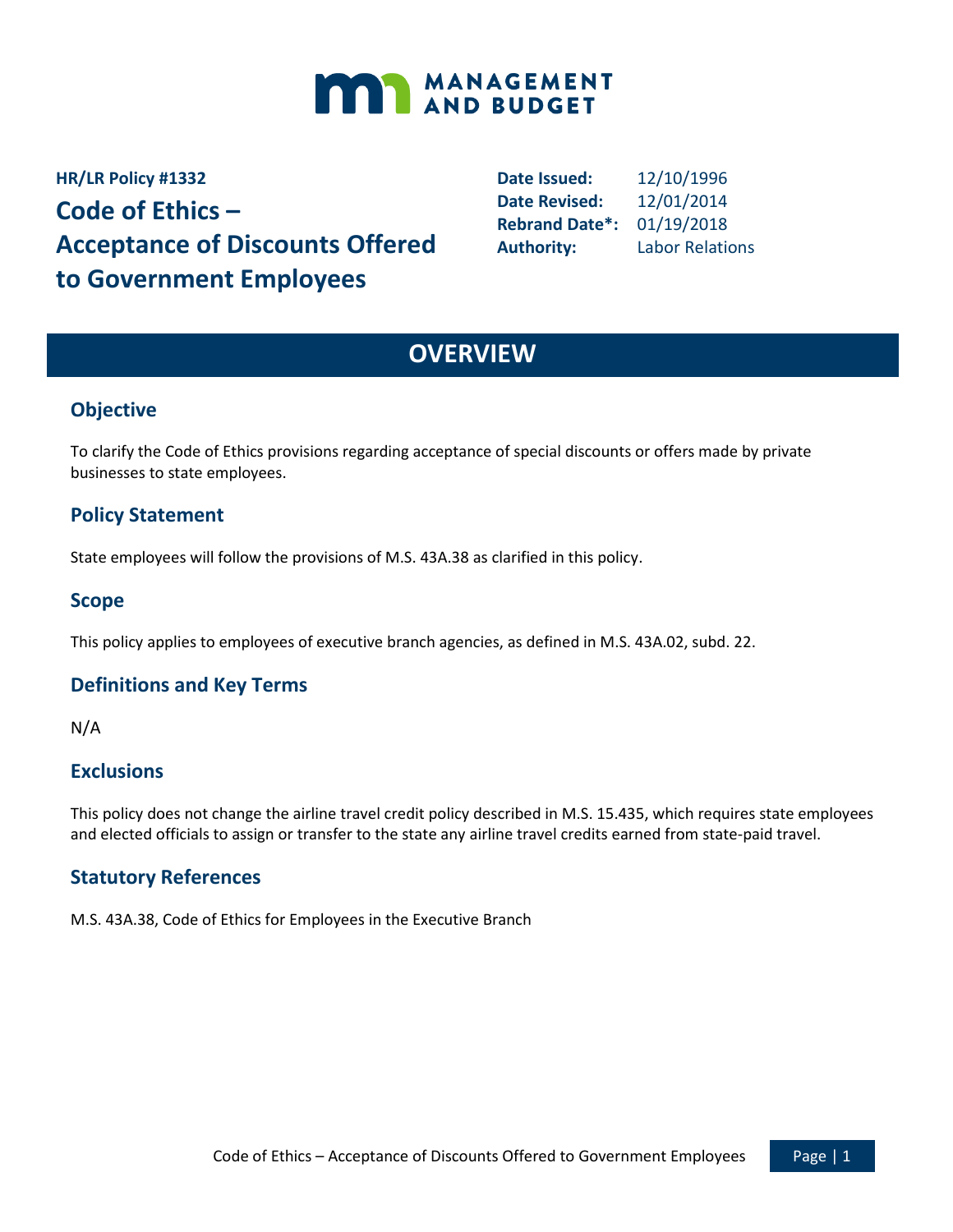# **GENERAL STANDARDS AND EXPECTATIONS**

## **Acceptance of Discounts Offered to Government Employees**

## **Question:**

Can state employees take advantage of special discounts or offers made by private businesses to "government employees" without violating the Code of Ethics? Specifically, would acceptance of a special discount or offer violate the prohibition on employees accepting gifts or violate the conflict of interest prohibition?

#### **Answer:**

Special discounts or offers made generically to "government employees" are generally not a violation of the Code of Ethics prohibition on gifts. Employees may generally take advantage of these offers, unless a conflict of interest is involved in that the work responsibilities of the state employee directly concern the private business that is making the offer.

#### **Discussion:**

The Code of Ethics for employees of the executive branch is codified at M.S. 43A.38. The applicable sections regarding this issue are as follows:

> "Employees in the executive branch *in the course of or in relation to their official duties* shall not directly or indirectly receive or agree to receive any payment of expense, compensation, gift, reward, gratuity, favor, service or promise of future employment or other future benefit from any source, except the state for *any activity related to the duties of the employee* unless otherwise provided by law." (M.S. 43A.38, subd. 2, emphasis added.)

"The following actions by an employee in the executive branch shall be deemed a conflict of interest . . . (1) use or attempted use of the employee's official position to secure benefits, privileges, exemptions or advantages for the employee . . . which are different from those available to the general public; (2) acceptance of other employment or contractual relationship that will affect the employee's independence of judgment in the exercise of official duties." (M.S. 43A.38, subd. 5.)

In other words, state employees may only be paid for the work they do for the state *by the state*. The rationale for this prohibition is to assure that the loyalty of state employees in conducting their work responsibilities is not unduly influenced by payment from an outside source.

When a private business offers a special discount on its services/products for "government employees", the issue becomes whether this offer *is in the course of or in relation to the employee's official duties* or is some type of a payment for an *activity related to the duties of the employee*. When a special discount is offered to "government employees" in general, it is most likely a marketing strategy of the private business to increase *its business*, not to influence the work responsibilities performed by a government employee. For this reason, such discounts are generally *not* a violation of the Code of Ethics prohibition on gifts. Employees may generally take advantage of these offers.